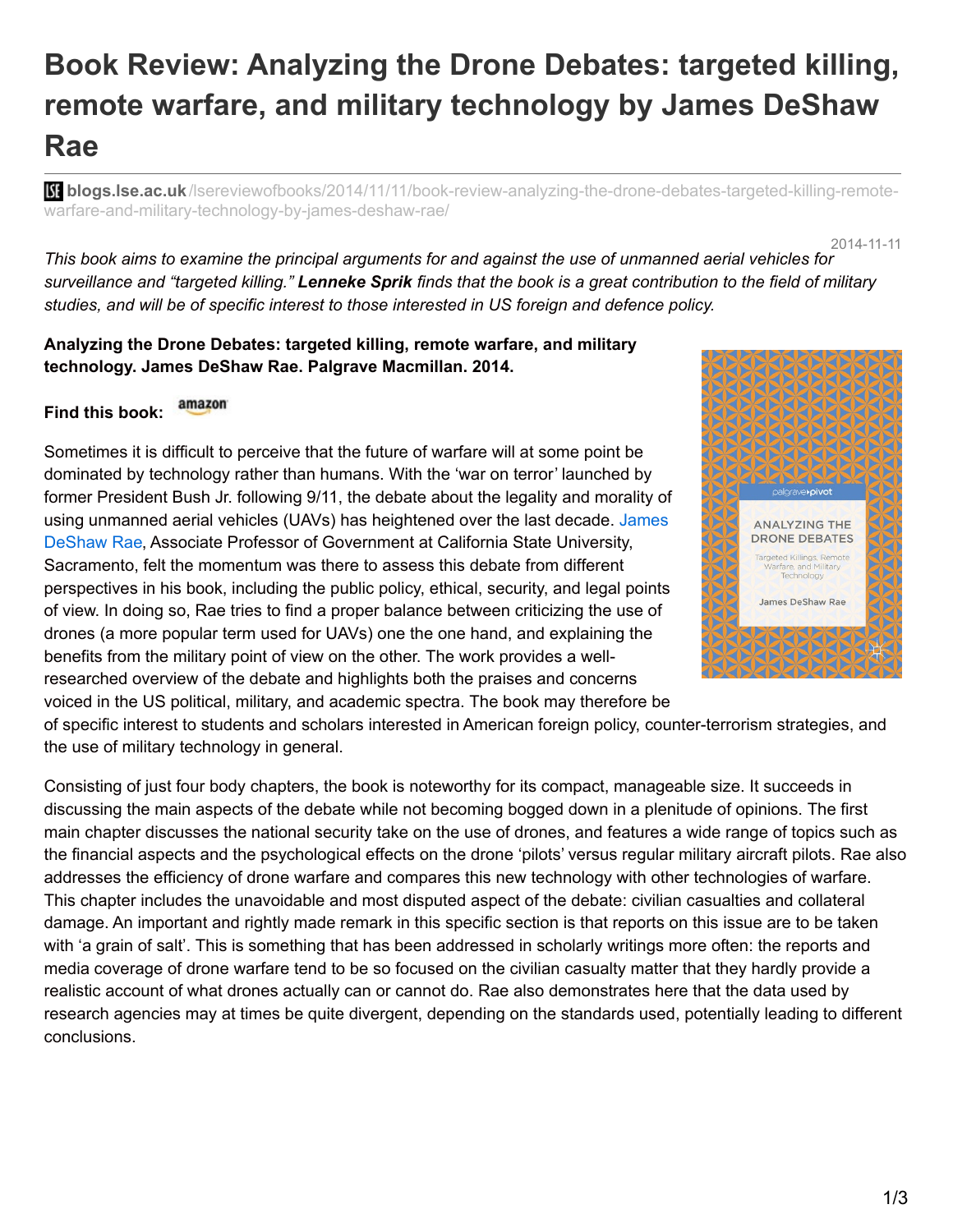

Chapter 3 focuses on the other widely debated topic within the discussion on drones: the legality of the use of UAVs. This includes a more specific analysis of whether killing alleged terrorists with this type of weapon is in compliance with the *Jus In Bello* framework. At the same time, it also considers the use of drones in situations where the threshold of an armed conflict will usually not be reached, which is then seen as the use of drones for the purpose of law enforcement. The laws applicable to law enforcement situations will generally make it more difficult to use drones for lethal purposes. At times, this chapter reflects the debate on the general principles of international humanitarian law rather than discussing the application of the laws of war on drone warfare. This is the stage where Rae focuses more specifically on the legality of targeted killing in counter-terrorism activities.

For many readers, the ethical debate in Chapter 4 will be of specific interest, since that may be seen as one of the more exciting aspects to the debate. Rae successfully tries to capture the complex dynamics between the local population in the target area and the state launching the attack. He explains in a comprehensive way how attacking certain areas, even though with the best intentions, may be morally perceived as an act of aggression by the local population. Another topic discussed in this short chapter is the risk of dehumanization of armed conflict. The fact that the individual controlling the UAV is not subject to the same emotions and influences as a soldier who is actually present in the conflict area means that killing may potentially become easier for the drone 'pilot'. It may at least take away some considerations of 'due care' that are naturally inflicted upon soldiers when confronted with the consequences of warfare in their direct surroundings. At the same time, Rae notes that human warfare has not proven to be that successful, so it is not unlikely that machines may be better at it.

With his analysis of the domestic use of drones, including a specific focus on the aspect of privacy, Rae concludes his book having discussed all of the noteworthy perspectives on the use of drones. It is precisely this which makes the book such a commendable read: it really does cover an impressively wide range of considerations, while also enabling a more in-depth analysis of the most intriguing aspects to the debate. Overall, the book is a great contribution to the field of military studies, and will be of specific interest to those interested in US foreign and defence policy.

**Lenneke Sprik** is a PhD candidate in Public International Law at the University of Glasgow. She holds master degrees in both International Relations and Military law and has been focusing on ethnic conflict, conflict analysis, military interventions and military law for several years now. Lenneke tweets [@LennekeSprik](https://twitter.com/LennekeSprik), and you can find more